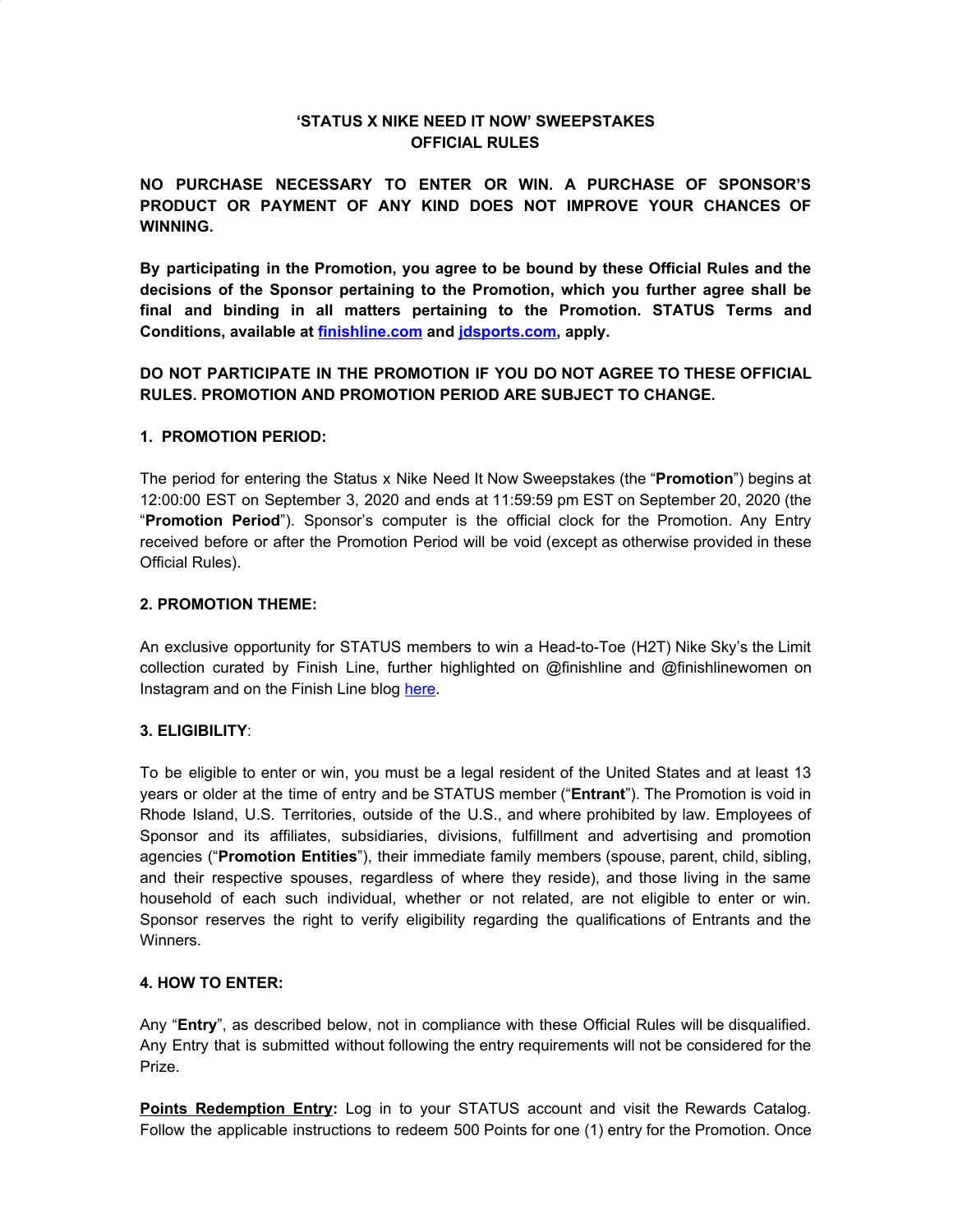your Points are redeemed for an entry into this Promotion, the Points will automatically be deducted from your account.

**Email Entry:** You may also enter the Promotion (without redeeming Points) by emailing the following information to [loyalty@finishline.com](mailto:loyalty@finishline.com): your name, complete mailing address, email address, phone number and STATUS account number, with the email subject line of "Entry for 'STATUS x Nike Need It Now' Sweepstakes". Email entries must be timestamped by 11:59:59 pm EST on September 20, 2020 to be entered the Promotion. Incomplete or non-legible email entries will not be accepted. Email entries will not be acknowledged.

**Limits:** There is a limit of five (5) Entries per Entrant regardless of the method of entry (by way of example, an Entrant can submit three (3) Entries by redeeming Points and two (2) Entries by email entry without redeeming Points, but an Entrant cannot submit five (5) Entries by redeeming Points and also submit five (5) Entries by email entry without redeeming Points). All Entries become the property of Sponsor. By entering, you agree to waive any rights you may have to the Entry submitted. Multiple Entrants are not permitted to share the same STATUS account or email address. Any attempt by any Entrant to obtain more than the stated number of entries by using multiple/different STATUS accounts, email addresses, identities, registrations and logins or any other methods will void that Entrant's Entry and that Entrant may be disqualified.

**Technical Issues:** Entrant acknowledges that Sponsor cannot control certain factors, including, without limitation, errors, cancellation of accounts or technical malfunctions that may affect any Entrant's ability to enter, win, view, be advised of, be eligible for or be properly considered in the Promotion or to claim the Prize (where applicable).

**Mobile Devices Used for Entry:** If Entrant opts to participate in this Promotion via a wireless mobile device, entry must be via Entrant's own wireless mobile device (which may only be available via participating wireless carriers and is not required to enter). Standard text messaging rates or data charges may apply for each text message or data sent or received from Entrant's handset according to the terms and conditions of Entrant's service agreement with Entrant's wireless carrier. Other charges may apply (such as normal airtime, data charges and carrier charges) and may appear on Entrant's mobile phone bill or be deducted from Entrant's prepaid account balance. Wireless carriers' rate plans or data plans may vary, and Entrant should contact Entrant's wireless carrier for more information on messaging rate plans and charges relating to Entrant's participation in this Promotion. Participation in this Promotion by mobile phone means that Entrant understands that Entrant may receive additional data from Sponsor relating to this Promotion, including notifications to Entrant if Entrant is a potential winner in this Promotion, which will be subject to the charges pursuant to Entrant's carrier's rate plan. Use of applicable website or application platform may not be available from all mobile phone service carriers and handset models. Cell phone/internet service may not be available in all areas. Entrant should check Entrant's phone's capabilities for specific instructions.

**Authorized Account Holder:** In case of dispute as to the identity of any Entrant, an Entry will be deemed made by the Authorized Account Holder of the STATUS and/or email account by which the Entry was submitted, where applicable. "**Authorized Account Holder**" is defined as the natural person who is assigned to the STATUS and/or email account in question. Any Entrant may be requested to provide Sponsor with proof that such Entrant is the Authorized Account Holder of the STATUS and/or email account associated with the Entry. Any attempt by any Entrant to obtain more than the stated number of entries by using multiple/different email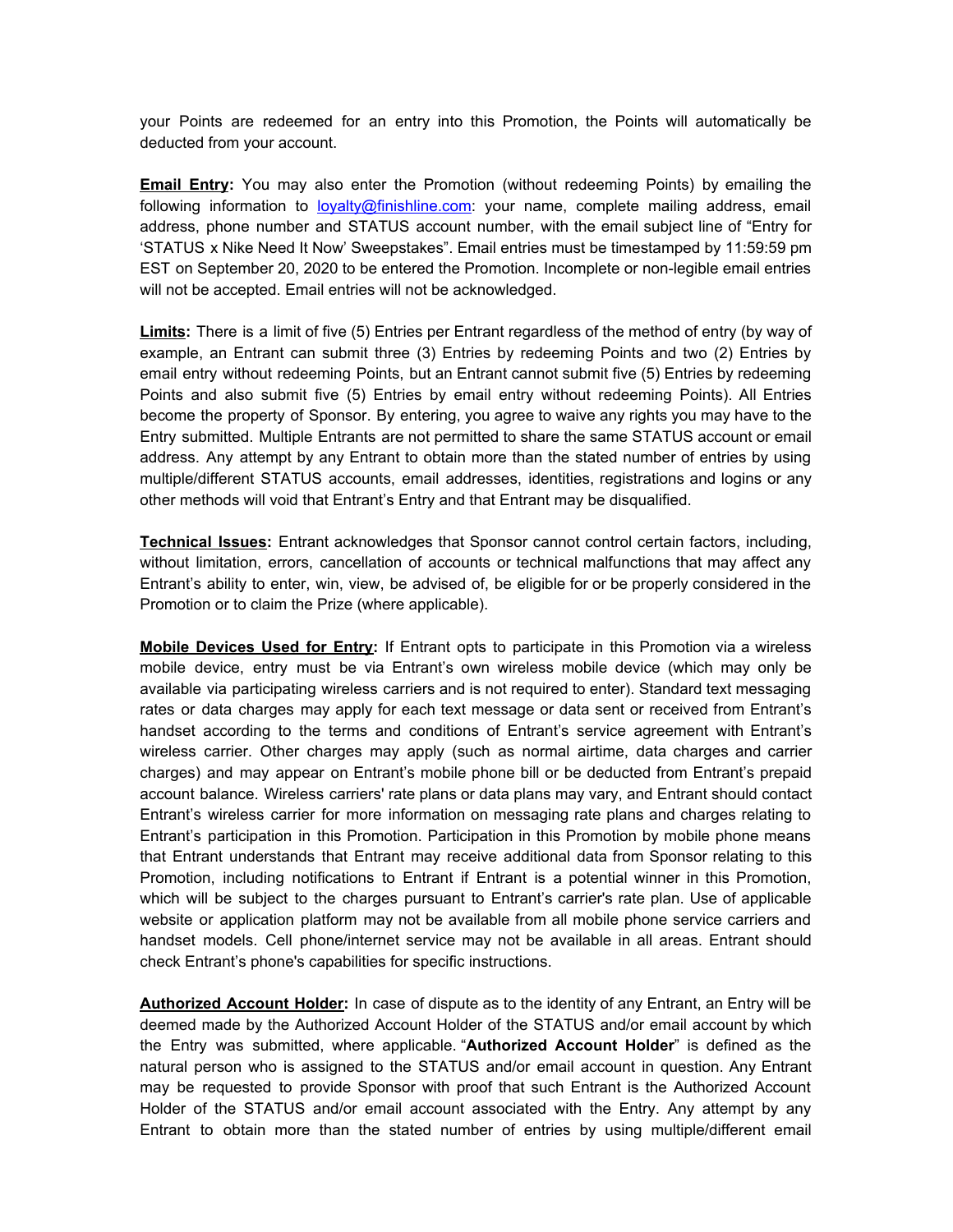addresses, identities, registrations, logins, or any other methods will void that Entrant's entries and that Entrant may be disqualified. Sponsor has the sole discretion to determine whether an Entry is eligible. Each potential Winner may be required to show proof of being an Authorized Account Holder.

**Entrant Data and Privacy:** Submission of the Entry, including any prize notification documents ("**Entrant Data**"), constitutes your consent for Sponsor to obtain, use, and transfer your name, address, and other details for Promotion administration purposes. Any Entrant Data shall be used in a manner consistent with the consent given by Entrants at the time of entry, with these Official Rules, and with Sponsor's Privacy Policy, which can be found at finishline.com. By accepting a Prize, Winner consents to the use of his/her name, likeness, voice, photograph, opinions, and/or other information, for promotional purposes by Sponsor and its designees in any media, worldwide, including but not limited to Sponsor's website, [finishline.com](http://finishline.com/) and [jdsports.com,](http://www.jdsports.com/) and accounts on various social media sites (such as Instagram, YouTube or Facebook), without additional compensation or consideration to Entrant or Winner, except where prohibited by law ("**Promotions**"). All copyright, trademark, or other intellectual property rights in such Promotions shall be owned by Sponsor or its licensors, and Winner hereby disclaims and waives any claim of right to such Promotions. Such Promotions shall be solely under control of Sponsor or its licensors, and Winner hereby waives any claim of control over the Promotions' content, as well as any possible claims of misuse of Winner's name under contract, tort, or any other theory of law.

# **5. CONTENT GUIDELINES**

As used in these Official Rules, "**Content**" refers to all information, photos, hashtags, captions, descriptions, comments or other content an Entrant submits in connection with an Entry.

By submitting an Entry, an Entrant represents and warrants that: (a) Entrant's Content is Entrant's original work; (b) Entrant's Content has not been previously published; (c) Entrant's Content has not been copied from others; (d) Entrant's Content does not violate any rights of any other person or entity (including, but not limited to, copyrights, trademark rights, rights of privacy and publicity); (e) Entrant has permission to use the name or likeness of any person featured in Entrant's Content; and (f) the publication of the Content will not infringe on the rights of any person or entity.

All Content must conform to the following guidelines:

- Content must not have been generated by automated or like methods of submission.
- Content must not contain any personally identifiable information.
- Content must not include anything that is unlawful, obscene, offensive, provocative, sexually explicit, pornographic, violent, discriminatory or otherwise objectionable.
- Content must not promote alcohol, illegal drugs, tobacco or firearms/weapons (or use of any of the foregoing).
- Content must not promote any activities that are unlawful or appear to be unsafe or dangerous.
- Content must not defame, misrepresent or contain disparaging remarks about Sponsor or its products and services or other persons, entities or products.
- Content should not promote any particular political agenda or message.
- Content should not communicate messages or images inconsistent with the positive images and/or goodwill to which Sponsor wishes to associate.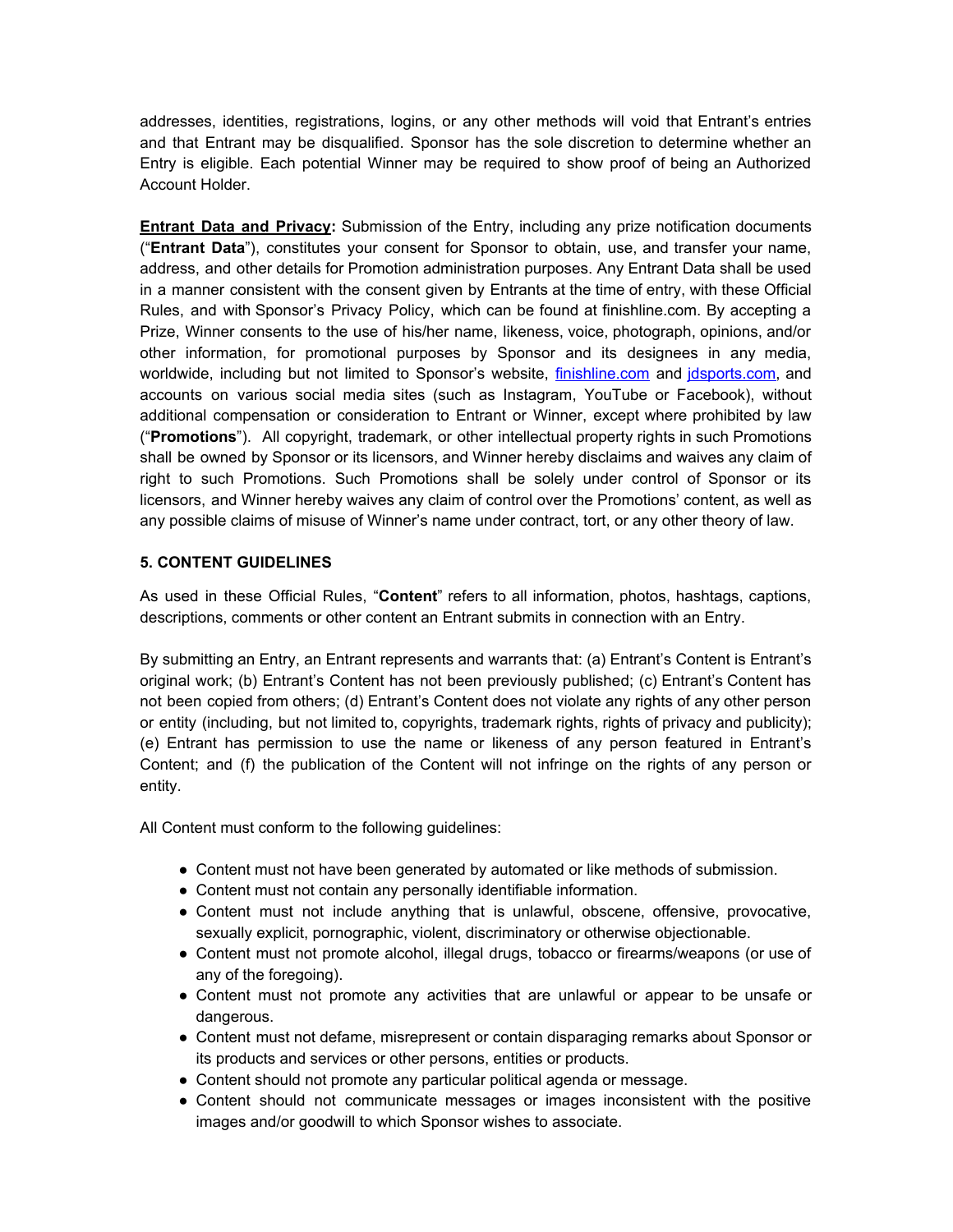### **6. PRIZES, PRIZE DRAWING, AND ODDS OF WINNING:**

**Winners:** There will be a total of five (5) winners randomly selected by Sponsor (each individual a "**Winner**" and collectively the "**Winners"**). Prize award is subject to verification of eligibility and these Official Rules. Odds of winning depend on number of total eligible Entries received during the Promotion Period. Entrants who are not selected as a Winner and submitted an Entry be redeeming Points will have those redeemed Points credited back to his/her/their respective STATUS accounts.

**Winner Selection and Conditions:** The Winners will be selected by Sponsor on September 22, 2020. Winners will be notified via email. A representative of Sponsor will make at least one (1) attempt to notify the Winner. The Winner may be emailed by Sponsor (with or subsequent to the Winner notification email) a Declaration of Eligibility and Release of Liability/Publicity Form ("**Declaration**") and/or form W-9 (TN residents need not sign the publicity releases). Winner will then be required to sign and return the Declaration and/or form W-9 within the time period stated by Sponsor. If Winner is under the age of majority in their state of residence, Winner's parent or guardian may, in Sponsor's sole discretion, be required to sign and return a Declaration and/or form W-9 within the time period stated by Sponsor. Winner is solely responsible for filing all required tax forms and returns and all federal, state and local taxes and other fees associated with Prize receipt and use, where applicable.

**Prize Details:** Total of five (5) Prizes, with one (1) Prize per Winner. Each "**Prize**" consists of a collection of footwear, apparel and/or accessories curated by Finish Line featuring pieces from Nike's Sky's the Limit collection in size(s) selected by Winner (subject to availability). Approximate retail value of a Prize: \$850.00. Approximate retail value of all Prizes: \$4,250.00.

**Prize Awarding:** All Prizes will be awarded, provided more than enough entries have been received. A Prize is not redeemable for cash (except as otherwise required by law). A Prize is the sole responsibility of a Winner upon receipt and will not be replaced by Sponsor if lost or stolen. No assignment, transfer or substitution of the Prize will be permitted except by Sponsor, who reserves the right to substitute a Prize of equal or greater value. By accepting a Prize, a Winner agrees to release and hold the Released Parties, including the Sponsor, harmless against any and all claims, damages, losses, expenses and liability for any injury or damage caused, or claimed to be caused, by the acceptance or use of any Prize.

The Winner may not designate another person as the Winner. Any portion of a Prize not accepted or unclaimed by the Winner will be deemed forfeited by the Winner. If the Winner cannot be reached by Sponsor, does not respond within the required time to Sponsor's attempt to notify the Winner or by the deadline set by the Sponsor for the return of any completed and signed Declaration and/or form W-9 or is otherwise unable or unwilling to accept the Prize, the Winner will be deemed to have forfeited the Prize and Sponsor may select an alternative Winner and award the Prize to that alternative Winner. Sponsor is not responsible for the inability of any Winner to accept any Prize for any reason.

#### **7. ENTRY DISQUALIFICATION AND PROMOTION CHANGES:**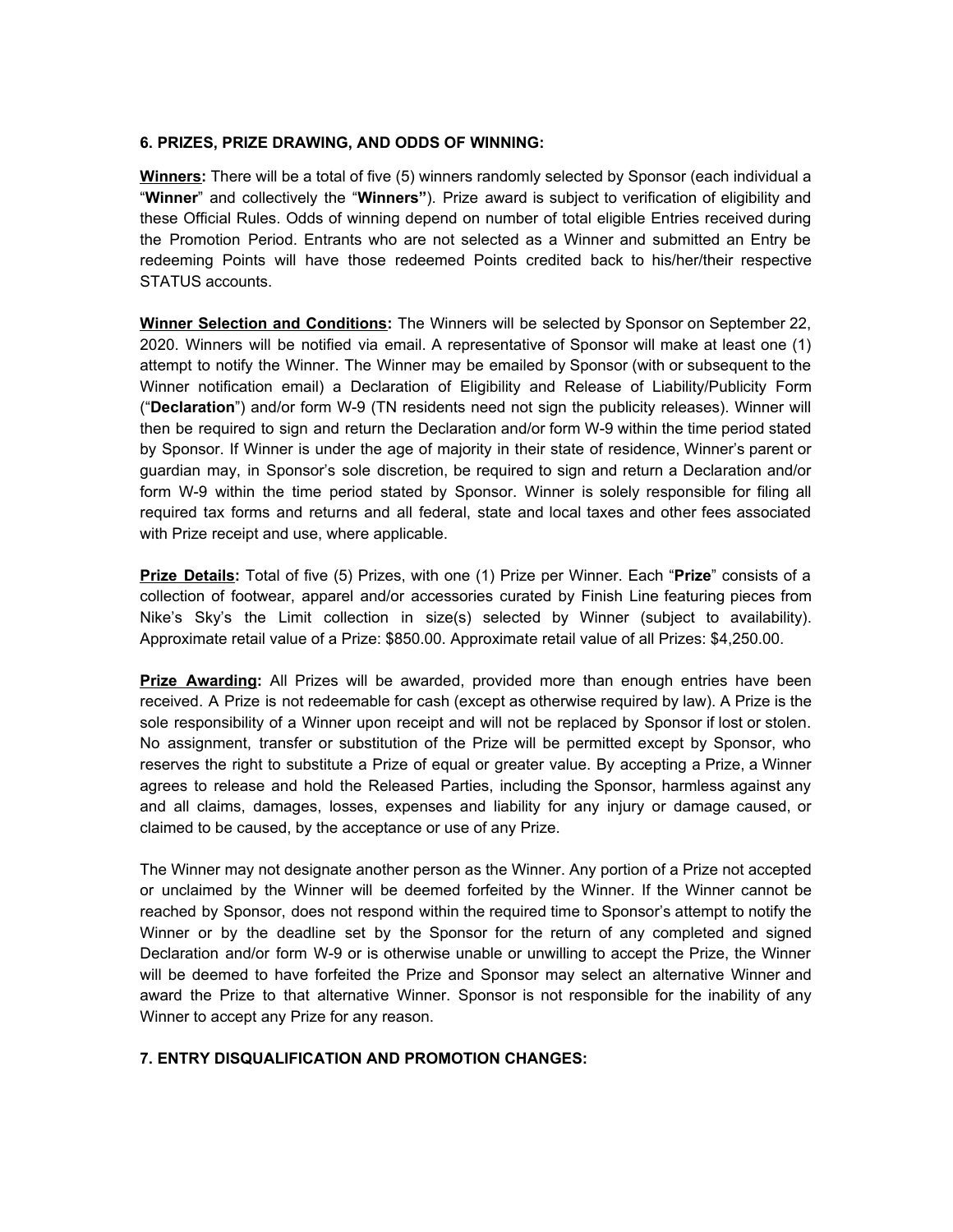Incomplete and unintelligible Entries, and Entries that do not fully comply with all of the requirements set forth in these Official Rules including without limitation the Content Guidelines, may be disqualified.

Sponsor reserves the right, in its sole discretion, to (a) change the Promotion at any time without liability to Entrants or third parties, including if and when Sponsor becomes aware of any circumstances or occurrence which would materially affect the Promotion's administration, security, fairness, integrity or proper conduct; (b) disqualify any Entrant or Winner whose conduct is contrary to the spirit and intention of the Promotion and these Official Rules or for any other reason Sponsor deems appropriate and to declare as void any applicable Entry or Entries; or (c) modify, cancel or suspend the Promotion or any part of it at any stage for any reason, including circumstances beyond Sponsor's reasonable control.

Without limiting the foregoing, if the Sponsor elects to modify, cancel or suspend the Promotion for reasons which may include, without limitation, unauthorized intervention, fraud, technical failures or any other causes which may affect or corrupt the administration, security, fairness, integrity or proper conduct of the Promotion, then Sponsor reserves the right to void any and all Entries and select the Winner from among all eligible, non-suspect Entries received up to the time of modification, cancellation or suspension of the Promotion.

Without limiting the foregoing, Sponsor reserves the right to, in its sole discretion, disqualify any Entrant it finds to be tampering with the entry process or the operation of the Promotion. Sponsor may prohibit an Entrant from participating in the Promotion or winning a Prize if, in its sole discretion, it determines that said Entrant is attempting to undermine the legitimate operation of the Promotion by cheating, hacking or engaging in other unfair playing practices (including by the use of automated quick entry programs) or intending to annoy, abuse, threaten or harass any other Entrants or Sponsor agents or representatives. By way of example, any attempt by an Entrant to obtain more than the permitted number of Entries by using multiple or different user accounts or methods of entries will void all of that Entrant's Entries and that Entrant may be disqualified.

# **8. GENERAL:**

The Promotion is subject to all federal, state, provincial and local laws and regulations. By participating in the Promotion, an Entrant acknowledges compliance with these Official Rules and all decisions of Sponsor, which are final in all matters relating to the Promotion. Any waiver of any obligation hereunder by Sponsor does not constitute a general waiver of any obligation to Entrants. Sponsor's failure to enforce any term of these Official Rules shall not constitute a waiver of that provision.

# **9. DISCLAIMERS:**

To the maximum extent permitted by applicable law: Sponsor is not responsible for (a) typographical or other errors in the offer or administration of the Promotion, including but not limited to errors in advertising, these Official Rules, the selection and announcements of the Winner or the distribution of any Prize; (b) Entries not received within the Promotion Period or Entries that are otherwise lost, late, damaged, delayed or incomplete; (c) any interrupted or unavailable network, server or other connections, miscommunications, failed telephone, computer hardware, software and other technical failures of any kind, including injury or damage to any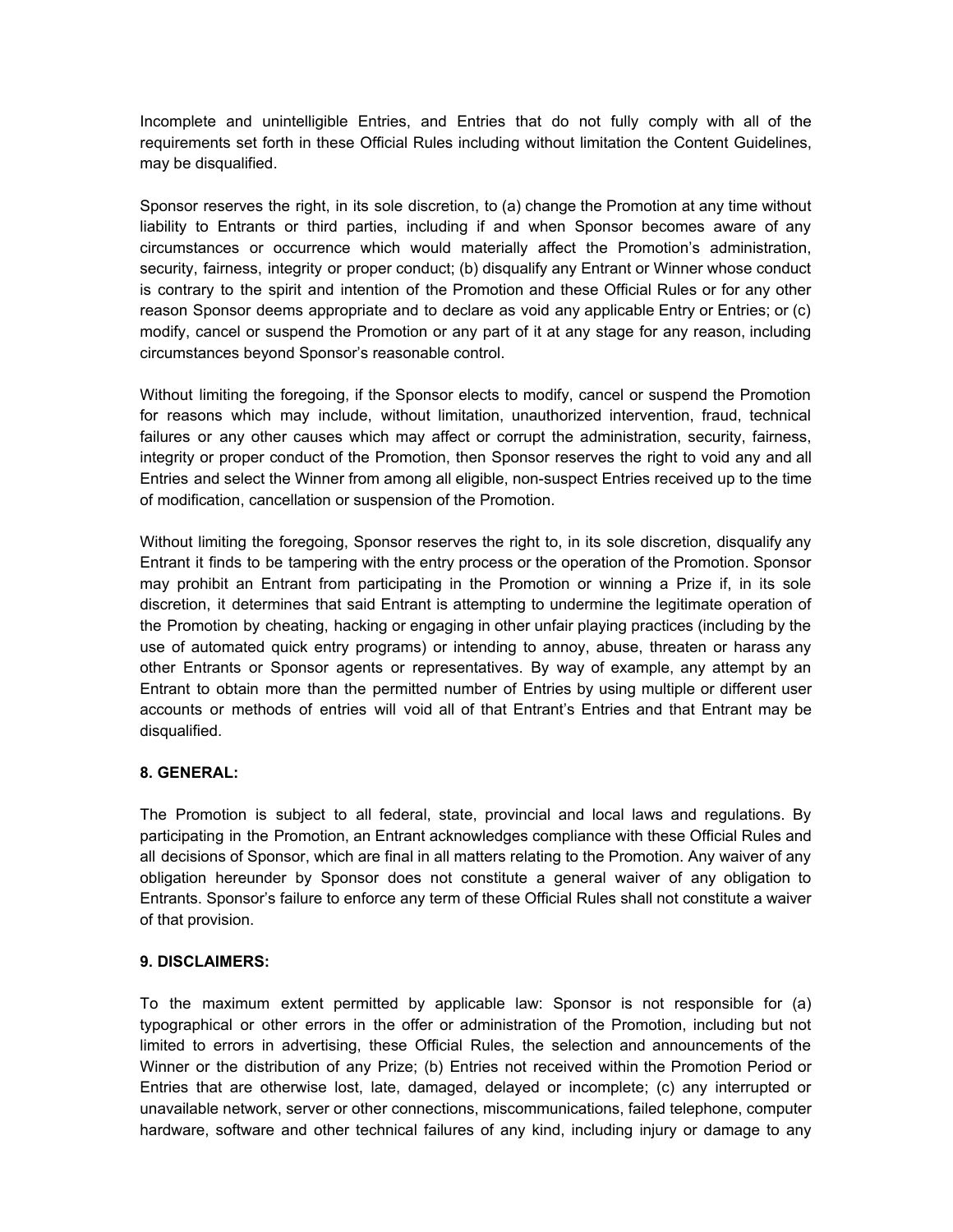person's computer relating to or resulting from participating in the Promotion or claiming the Prize; (d) unauthorized intervention, delayed, jumbled or garbled computer transmissions or other errors of any kind, whether human, mechanical or electronic, including without limitation, the incorrect or inaccurate capture of Entry information online whether caused by Internet users or any of the equipment or programming associated with or utilized in the Promotion, regardless of cause that may limit a person's ability to participate in the Promotion or claim the Prize.

TO THE MAXIMUM EXTENT PERMITTED BY APPLICABLE LAW: WITH RESPECT TO A PRIZE, SPONSOR MAKES NO REPRESENTATIONS AND GRANTS NO WARRANTIES, EXPRESS OR IMPLIED, EITHER IN FACT OR BY OPERATION OF LAW, BY STATUTE OR OTHERWISE, AND SPONSOR SPECIFICALLY DISCLAIMS ANY WARRANTIES, WHETHER WRITTEN OR ORAL OR EXPRESS OR IMPLIED, INCLUDING ANY WARRANTY OF QUALITY, MERCHANTABILITY, FITNESS FOR A PARTICULAR USE OR PURPOSE OR NONINFRINGEMENT.

# **10. RELEASE:**

To the maximum extent permitted by applicable law, Entrants waive any and all claims of liability against Sponsor and its affiliates, parents and subsidiaries and its and their respective owners, officers, directors, employees, agents, representatives, successors and assigns (collectively, the "**Released Parties**") arising from any claims, damages, losses, expenses and liability of any kind (collectively, "**Losses**") arising from or otherwise related to the Promotion, including without limitation any Losses arising from or otherwise related to an Entrant's participation in the Promotion or from a Winner's acceptance or use of any Prize awarded. The foregoing release shall not apply to any Losses arising from Sponsor's own negligence or more culpable conduct or omissions.

### **11. LIMITATION OF LIABILITY:**

To the maximum extent permitted by applicable law, in no event will any of the Released Parties be responsible or liable for any damages or losses of any kind, including direct, indirect, incidental, consequential or punitive damages arising out of or otherwise relating to the Promotion or any Prize, including without limitation any Losses arising from or otherwise related to an Entrant's participation in the Promotion or from a Winner's acceptance or use of any Prize awarded. Some jurisdictions do not allow the limitations or exclusion of liability for incidental or consequential damages, so the foregoing limitation may not apply to an Entrant.

#### **12. DISPUTES; GOVERNING LAW:**

This Promotion is conducted in English. By participating in the Promotion, an Entrant waives all rights to trial in any action or proceeding instituted in connection with these Official Rules, including, without limitation, the Promotion. Any controversy or claim arising out of or relating to these Official Rules and/or the Promotion shall be settled by binding arbitration in accordance with the commercial arbitration rules of the American Arbitration Association. Any such controversy or claim shall be arbitrated on an individual basis, and shall not be consolidated in any arbitration with any claim or controversy of any other party. The arbitration shall be conducted in the State of Indiana, City of Indianapolis. BY AGREEING TO ARBITRATION, AN ENTRANT UNDERSTANDS AND AGREES THAT THE ENTRANT IS WAIVING ENTRANT'S RIGHTS TO MAINTAIN OTHER AVAILABLE RESOLUTION PROCESSES, SUCH AS A COURT ACTION OR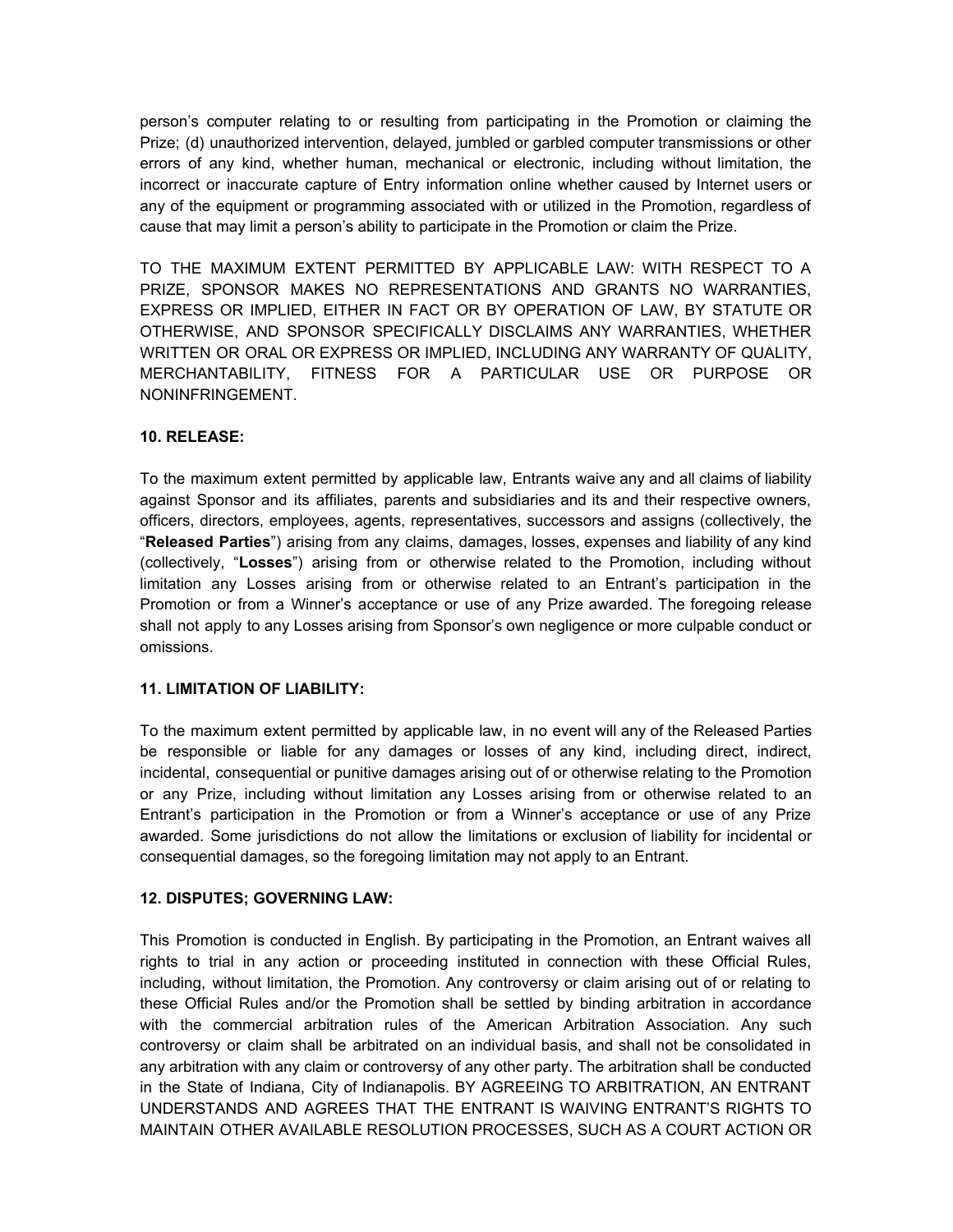ADMINISTRATIVE PROCEEDING, TO SETTLE THEIR DISPUTES.

THESE OFFICIAL RULES AND THE INTERPRETATION OF ITS TERMS SHALL BE GOVERNED BY AND CONSTRUED IN ACCORDANCE WITH THE LAWS OF THE STATE OF INDIANA WITHOUT REGARD TO ITS CONFLICTS OF LAWS RULES. For any matters which are not subject to arbitration as set forth in these Official Rules and/or in connection with the entering of any judgment on an arbitration award in connection with these Official Rules and/or the Promotion, Entrant irrevocably submits and consents to the exclusive jurisdiction and venue of the state and federal courts located in or closest to the City of Indianapolis in the State of Indiana. Entrant agrees not to raise the defense of forum non conveniens.

*ANY ATTEMPT BY AN ENTRANT TO DELIBERATELY DAMAGE ANY WEBSITE OR UNDERMINE THE LEGITIMATE OPERATION OF THE PROMOTION MAY BE A VIOLATION OF CRIMINAL AND CIVIL LAWS AND SHOULD SUCH AN ATTEMPT BE MADE, THE SPONSOR RESERVES THE RIGHT TO SEEK DAMAGES FROM ANY SUCH PERSON TO THE FULLEST EXTENT PERMITTED BY LAW.*

**13. WINNER'S LIST:** If you live in a state that requires Sponsor to disclose the list of Winners following the Promotion and you would like such a list, please send a self-addressed, stamped envelope within sixty days after the Winner selection to: JD Finish Line, c/o Loyalty Program Manager, 1881 9th St., Suite 120, Boulder, CO 80302 or via email to loyalty@finishline.com with 'STATUS x Nike Need It Now' Sweepstakes Winner List as the letter title or email subject.

**14. PRIVACY POLICY:** Personal information submitted by Entrants, and Sponsor's use of such information, is subject to Sponsor's Privacy Policy available at finishline.com and jdsports.com.

#### **15. SPONSOR:**

The Finish Line USA, Inc. d/b/a Finish Line and JD Sports ("**JD Finish Line**") 3308 N. Mitthoeffer Rd. Indianapolis, IN 46235

The Promotion is in not sponsored, administered or endorsed by Instagram.

The Promotion is in not sponsored or administered by Nike.

#### **16**. **MISCELLANEOUS:**

The invalidity or unenforceability of any provision of these Official Rules will not affect the validity or enforceability of any other provision. In the event that any provision of the Official Rules is determined to be invalid or otherwise unenforceable or illegal, the other provisions will remain in effect and will be construed in accordance with their terms as if the invalid or illegal provision were not contained herein. Sponsor's failure to enforce any term of these Official Rules will not constitute a waiver of that provision. When terms such as "may" are used in these Official Rules, Sponsor has sole and absolute discretion. Entrants agree to waive any rights to claim ambiguity of these Official Rules. Headings are solely for convenience of reference and will not be deemed to affect in any manner the meaning or intent of the documents or any provision hereof. In the event there is a discrepancy or inconsistency between disclosures or other statements contained in any Promotion-related materials, privacy policy, or terms of use on Sponsor's website and/or